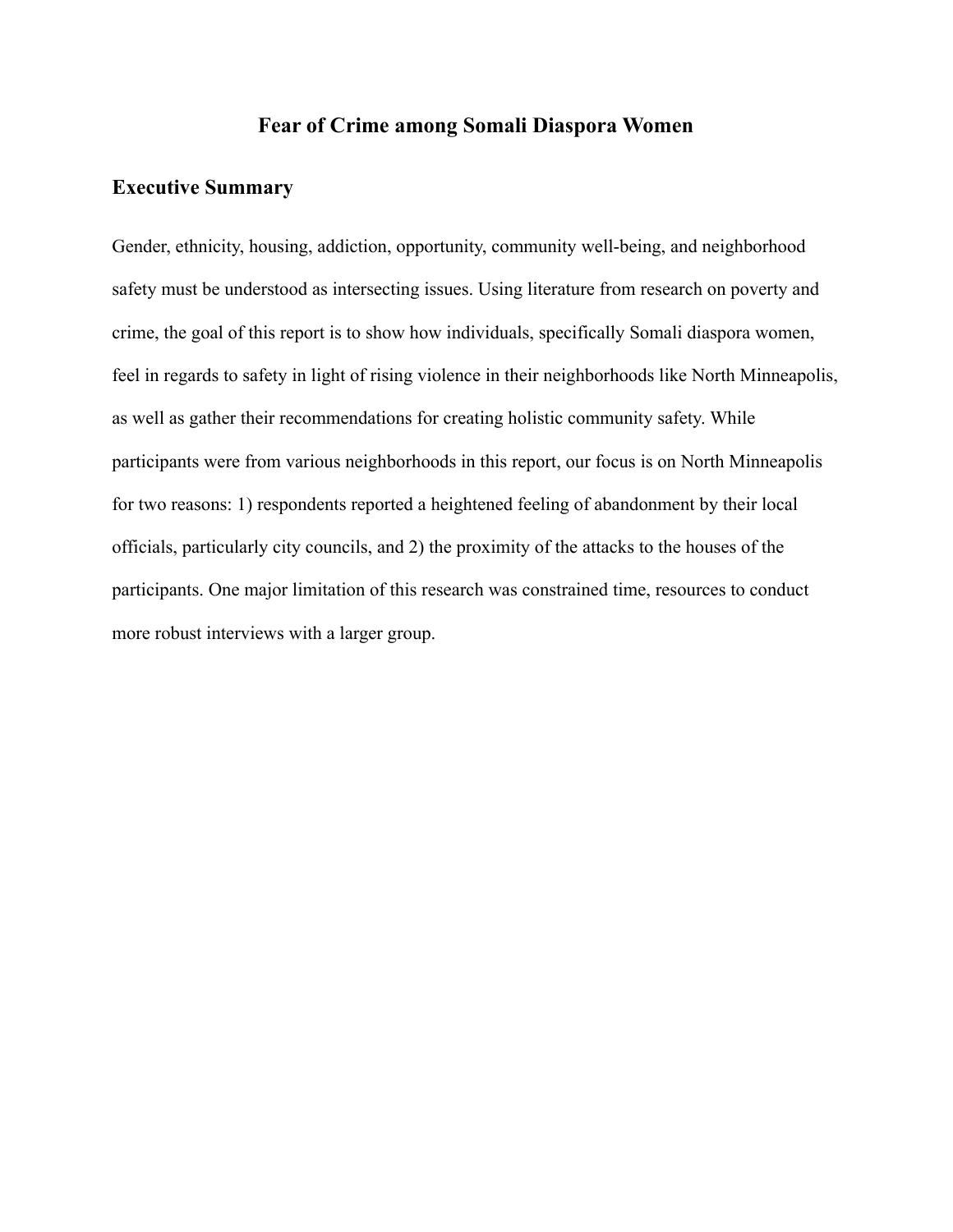*Crime is a difficult subject to study, more difficult to analyze into its sociological elements, and most difficult to cure or suppress. It is a phenomenon that stands not alone, but rather as a symptom of countless wrong social conditions. W.E.B. [Du Bois](https://english.hku.hk/staff/kjohnson/PDF/ENGL9K_KJ_PhilaNegro.pdf)*

## **Introduction**

Events over the past year, particularly in Minneapolis, MN, clearly demonstrate that the well-being of seemingly separate neighborhoods and communities are intertwined and affect one another. Throughout the COVID-19 pandemic, income and racial disparities have been substantially amplified and indicate greater risks to the safety, health, and opportunity of our most vulnerable communities. The pandemic is still not over, and it's essential to continue to interrogate what we accepted as "normal" before COVID-19, and instead prioritize fostering safe and prosperous communities. We call on our city, county and state legislators. and community leaders to propose bold approaches to reduce factors that put people at risk to experience violence, and to increase factors that protect them from risk.

Because people are currently at risk everyday, simply by trying to live their lives in their communities. Poverty continues to be one of the strongest indicators of crime. Women of the Somali diaspora community are victims of crime in their own neighborhoods, and they express fear of victimization. We surveyed 20 Somali women living in Minneapolis to gather their reactions and fears to crime they were victims. Our results align with previous research that show the association between community social capital and crime victimization.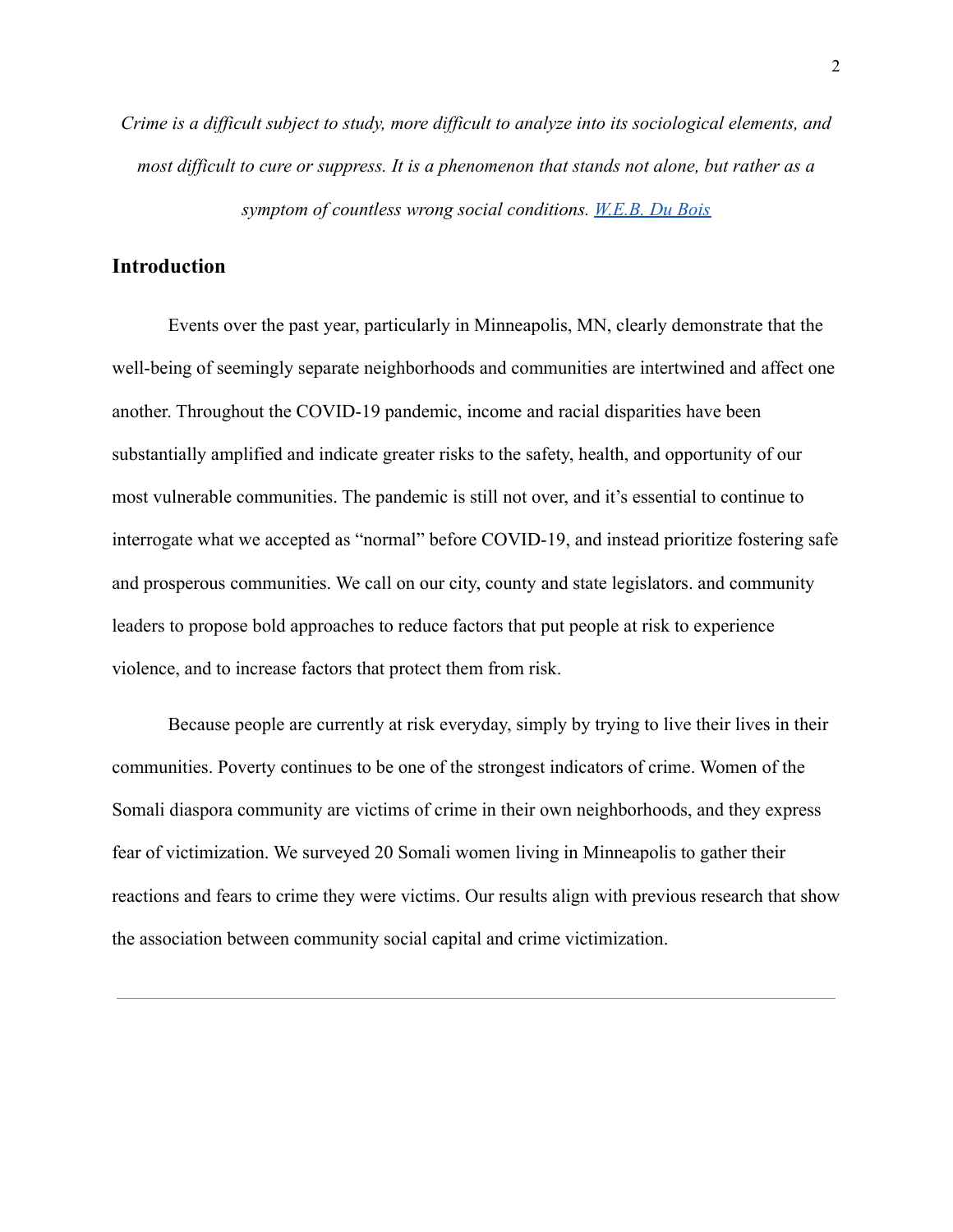### **Neighborhood Poverty**

Though Minneapolis ranks among [the](https://www.greatermsp.org/doing-business-here/major-employers/) **best places to [live in the nation](https://mn.gov/deed/ed/how-we-rank/)**, and several of the [biggest companies in the U.S.](https://www.greatermsp.org/doing-business-here/major-employers/) have their headquarters here, including Target, Best Buy, General Mills, and Ameriprise; Minneapolis also ranks near [the bottom for racial equality.](https://www.npr.org/sections/money/2020/06/02/867195676/minneapolis-ranks-near-the-bottom-for-racial-equality) Moreover, the last three decades have seen the number of <u>[concentrated-poverty](https://eig.org/wp-content/uploads/2020/04/Expanded-Geography-High-Poverty-Neighborhoods.pdf) neighborhoods</u> double, not only in the Twin Cities but across the country. In 2018, 24 million people were living in high-poverty neighborhoods across the U.S., about 12 million more than in 1980.

According to research by the [Neighborhood Poverty](https://eig.org/neighborhood-poverty-project) Project, directed by Economic Innovation Group (EIG), a policy and advocacy organization dedicated to economic advancement, both Hennepin and Ramsey County have expanding areas of concentrated poverty. EIG has monitored changes in the number and composition of many metropolitan high-poverty neighborhoods from 1980 to 2018, and states "high-poverty neighborhoods are a unique force in perpetuating poverty from one generation to the next, erecting barriers to economic opportunity for poor and non-poor residents alike." They describe a high-poverty areas a neighborhood with a poverty rate of 30 percent or higher. While the demographic composition of high-poverty neighborhoods varies substantially, Black poor folks are much more likely to live in a high-poverty neighborhood than white poor people. EIG claims "not only has the number of high-poverty neighborhoods surged over the past several decades, but that income growth has stalled for these neighborhoods at the same time, decreasing the likelihood that their high-poverty status will only be fleeting."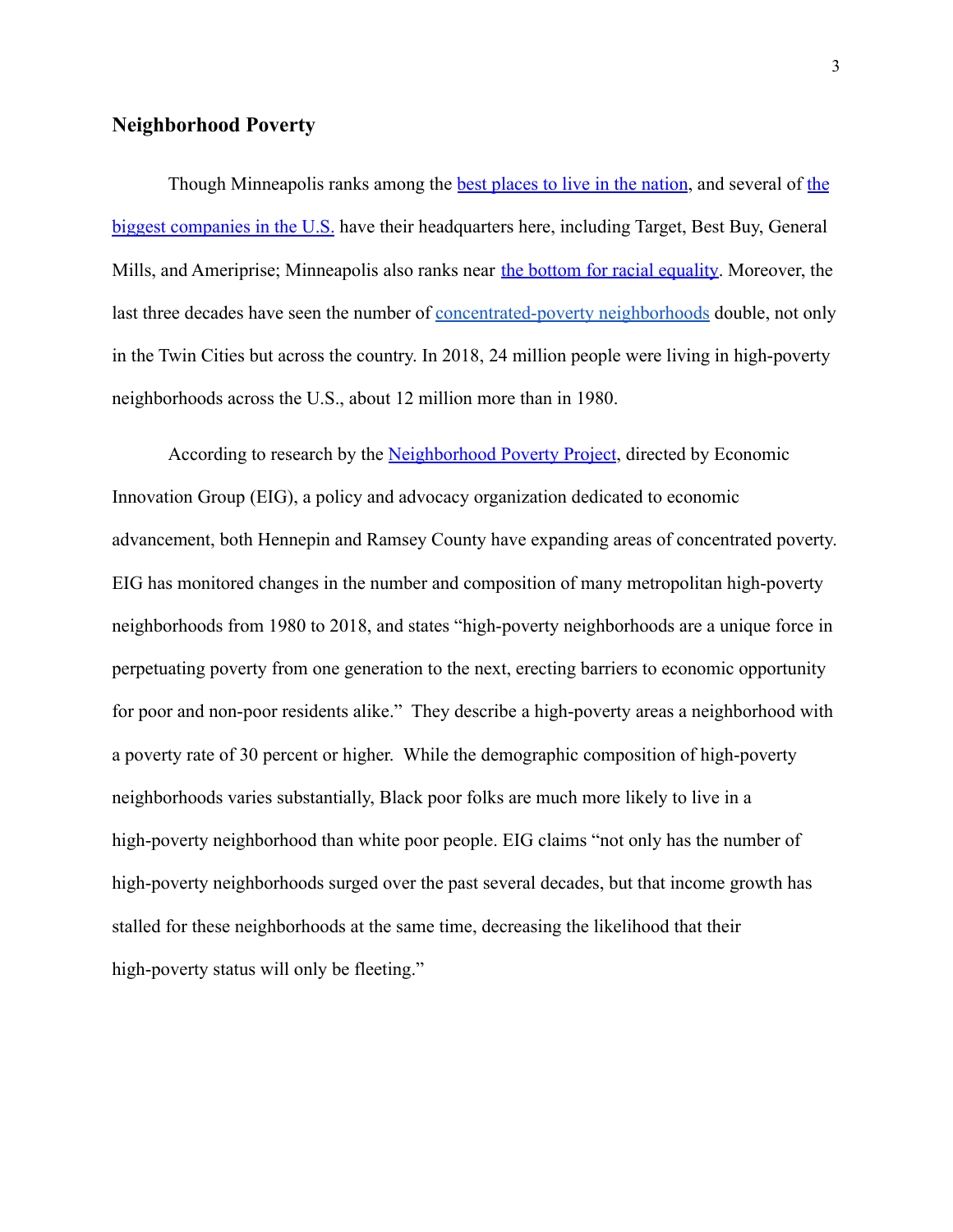As data reporter Greta Kaul wrote in [MinnPost,](https://www.minnpost.com/metro/2020/07/the-number-of-concentrated-poverty-neighborhoods-in-the-twin-cities-has-doubled-since-1980/) the number of neighborhoods in Hennepin and Ramsey counties that meet this standard has increased more than double folds since 1980 (from 19 to 41).

EIG establishes three measures to categories different types of neighborhoods:

- *Newly poor* describes neighborhoods that were low poverty (a poverty rate below 20 percent) in 1980 and became high-poverty (a poverty rate above or equal to 30 percent) in 2018. Due to the proliferation of high-poverty neighborhoods since 1980, a majority of 2018 high-poverty neighborhoods fall into this category.
- *Persistent poverty* describes neighborhoods that had a high poverty rate in both 1980 and 2018. Although this category does not consider whether a neighborhood temporarily fell out of the high-poverty bracket at any point between 1980 and 2018, 75 percent of these persistently poor neighborhoods were high poverty at every decade mark between 1980 and 2018.
- *Deepening poverty* describes neighborhoods that had a poverty rate between 20 and 30 percent in 1980 and were high poverty (over 30 percent) in 2018.

In Minneapolis, neighborhoods that could be identified as newly-poor would be Near North, Camden, Powderhorn and Cedar-Riverside. Minneapolis' persistent poverty neighborhoods include several tracts in Near North and Phillips, much of the area near downtown, as well as Cedar-Riverside. Deepening poverty areas include the northwest portion of Seward along Hiawatha, Stevens Square and a swath of Near North. Here is an [interactive map](https://eig.org/neighborhood-poverty-project/interactive-map) that shows all U.S. metropolitan high-poverty areas in 2018 and earlier.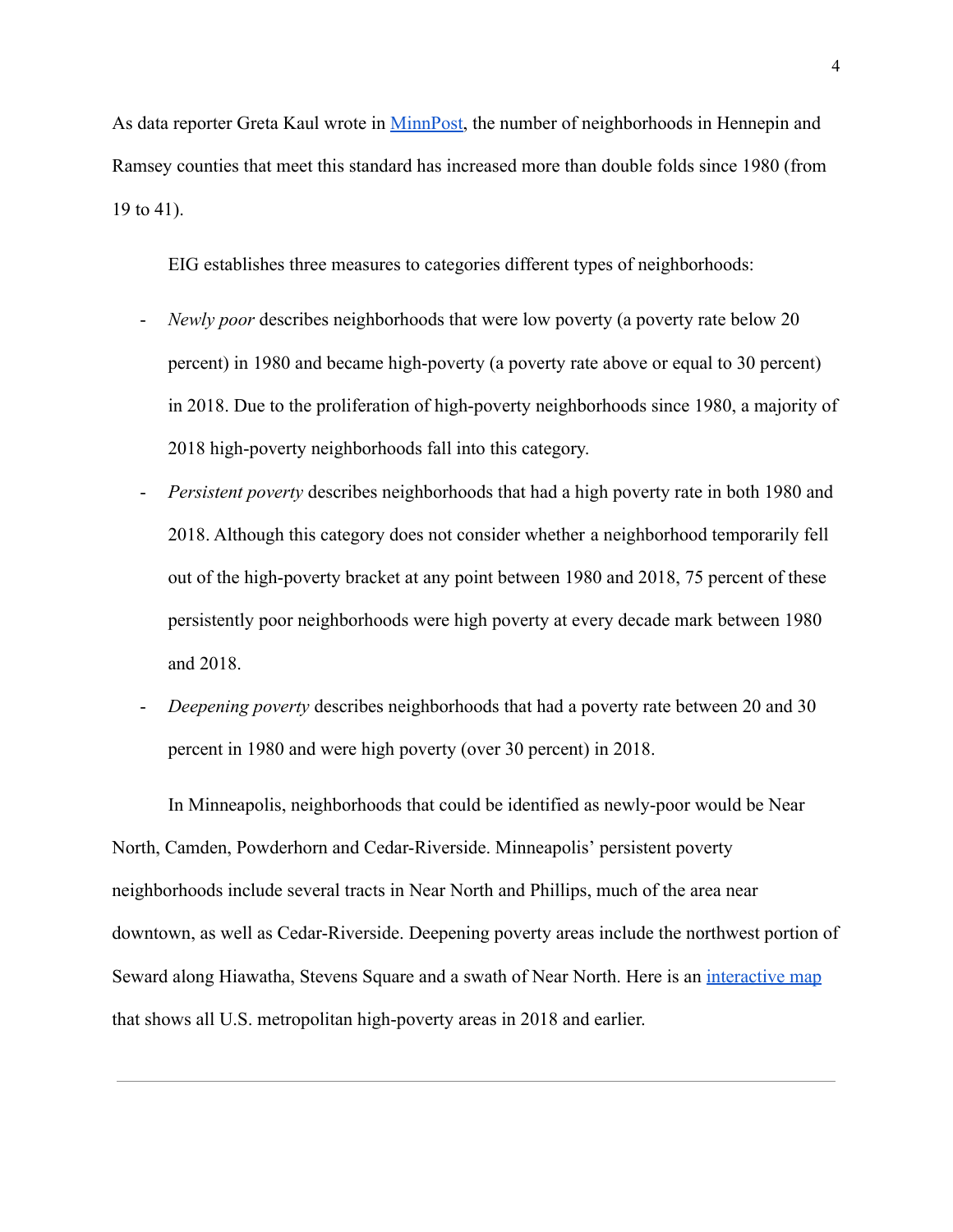### **Connecting Poverty and Crime**

Theories suggest community economic deprivation and inequalities may cause a wide range of social dysfunctions, including crime, lower social trust, drug addiction, and failing education systems (Pratt and Cullen 2005)

For example, Researchers like Iyer and Topalova (2014) have shown absolute poverty (when the household income is below a certain level, which makes it difficult for the person or family to meet basic needs) is associated with higher property crime rates. While Fajnzylber et al. (2002) show relative poverty (when the households' income is less than average household incomes, thus unable to afford anything above the basics) can be linked with a surge of aggression and violent crime.

Another model is the social disorganization theory, introduced by Shaw and McKay, (1942) which alleges that a neighborhood's characteristics can be formed by various factors, which determines the community's level of social organization. This organization, in turn, impacts the amount of social control the neighborhood holds over its residents, and therefore influences the level of crime and decline within that neighborhood. According to this theory, certain neighborhood features – mainly poverty, housing instability, and ethnic/racial heterogeneity – can influence the neighbor's level of organization. Each of these factors influences in differing ways to a community's inability to self-regulate, which can result in increased crime and delinquency.

Fear of crime is itself a form of indirect victimization, and causes psychological distress, diminishes opportunity for free movement, and decreases faith in neighborhood stability, according to research by Moeller (1989). Crime victims often suffer wide ranging psychological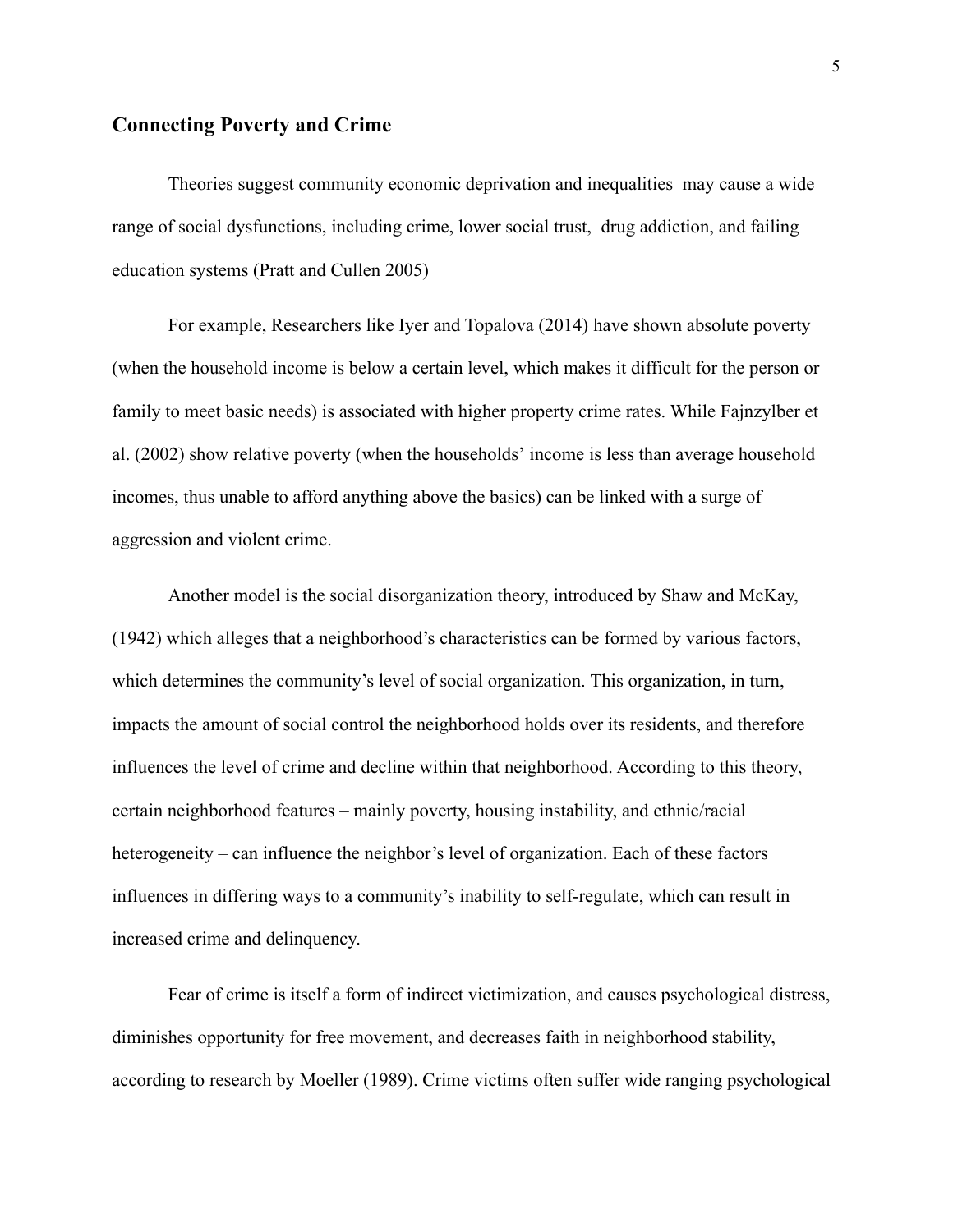and communal injuries that last long after their physical wounds have healed. Research of fear and crime demonstrates residents who are afraid of being criminally victimized change their habits. They tend to limit their movements, stay at home more, and put additional safety measures (income permitting) such as locks, chains bars and alarms. They do not go out after dark, or if necessary, go out in groups, shown by Warr & Ellison (2000). Others researchers like Wyant (2008) highlight the gendered aspect of fear and crime and claim that women are more likely than men to feel more vulnerable to crime because they are more physically vulnerable, despite statistically being at lower risk for violence.

# **Somali Diaspora Integration in High Poverty Neighborhoods**

Near North is a community on the north side of Minneapolis and has the largest African American residents since 1900. It included neighborhoods of Harrison, Hawthorne, Jordan, Near North, Sumner-Glenwood**,** and Willard-Hay**.** According to the University of Minnesota's [Mapping Prejudice](https://www.mappingprejudice.org/) project, in early 1900s, Minnesota real estate introduced racially restrictive covenants, which are legal contracts inserted in property deeds to prevent Blacks from buying or occupying land. This practice of racial restrictions in warranty deeds was banned in 1953, however its legacy remains in place in Minneapolis today. Residential segregation reinforces other disparities in employment, education and health care.

As the Somali diaspora came to seek the opportunity to build a better life for themselves and their children, they realized achieving those dreams are inextricably connected to finding a stable, affordable place to call home. For many immigrants, including Somalis, North and South Minneapolis became that stable place and provided affordable housing. Thus, during the 1990s, an influx of immigrants added their ethnicity to the racial composition of [North Minneapolis](https://metrocouncil.org/Planning/Projects/Thrive-2040/Choice-Place-and-Opportunity.aspx).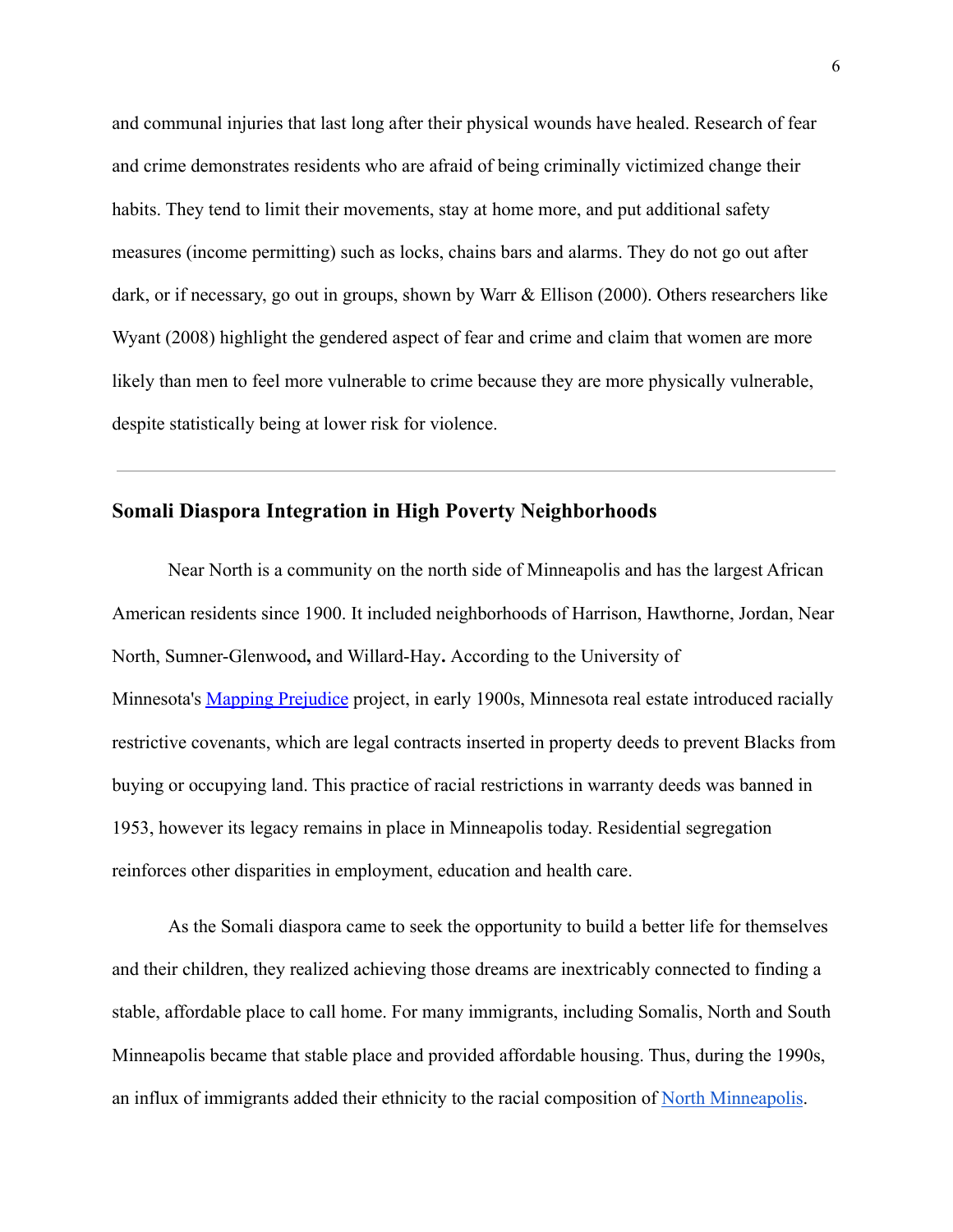Immigrants are integral to the communities they settle in. However, even years after they arrive, many immigrants face significant and urgent challenges finding and maintaining adequate and affordable housing. Many residents pay more than they can afford for housing, forcing them to live in substandard conditions or forgo other necessities like food, medicine or transportation — and these challenges disproportionately impact communities of color, including immigrants. Immigrant tenants face housing problems to a degree much greater than native-born Minnesotans. Not only do families pay a significantly higher portion of their income for rent, but we are learning that they may also be exposed to higher violent crimes and dealing with fear.

To better understand these challenges and move toward policy solutions, Ayada Leads conducted a study to examine the crime victimization of Somali women in North Minneapolis.

#### **Participants Profile**

20 Somali diaspora women, all residents of North Minneapolis, were interviewed for this project. The respondents' ages ranged between 35-55 years, and they were all mothers. Respondents have been in Minneapolis for less than 10 years and in process of integrating into the economic, social, cultural, and political spheres of Minnesota. Regarding the socioeconomic status of the respondents, all respondents in this sample were employed in the low-waged jobs, 6 part-time and 14 full-time. Most of them experience systemic and language barriers.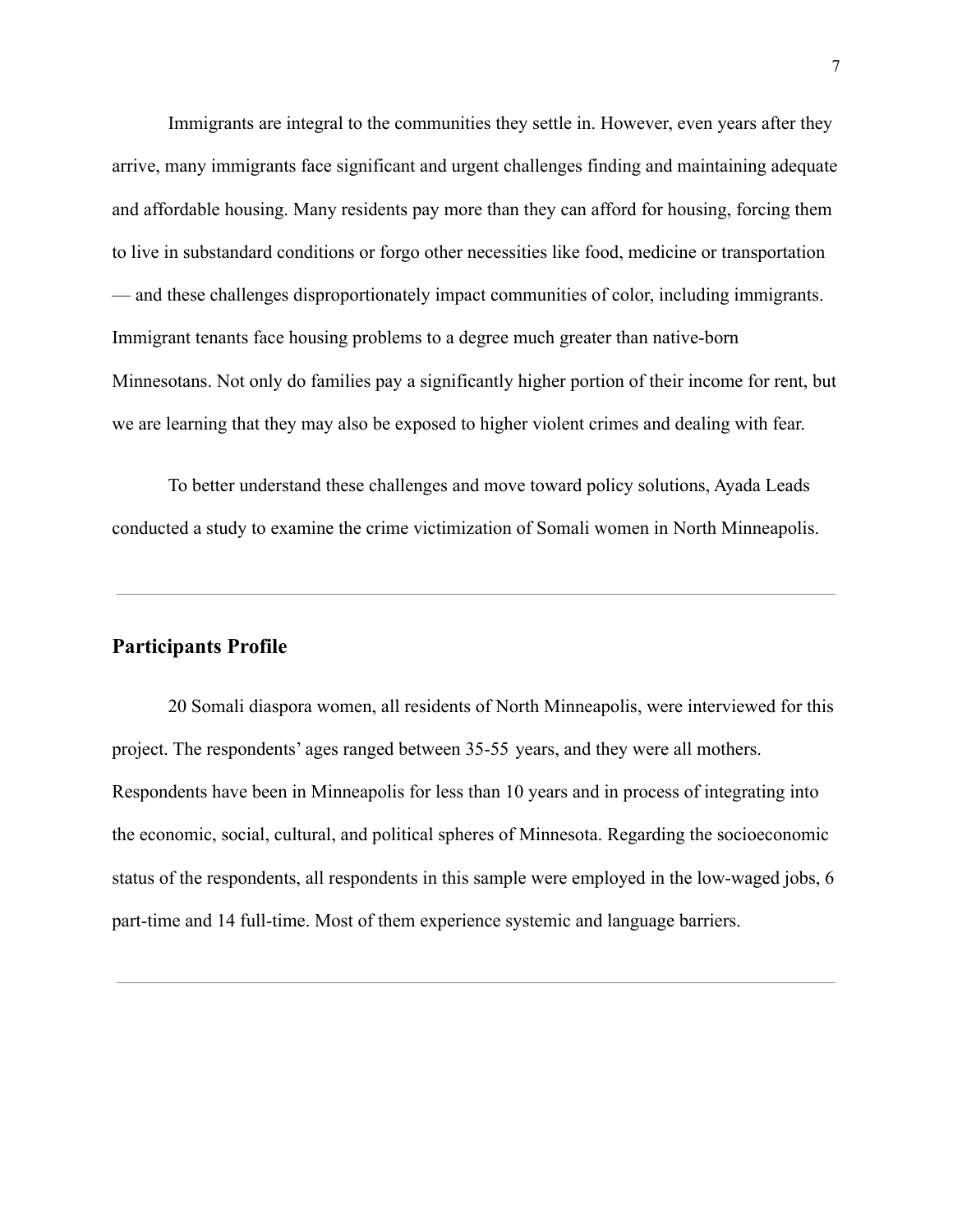### **Methodology**

Over the course of two months, participants were asked about safety, specifically if they have safety concerns in their neighborhood or have been victim to any crimes. We focused on victims' personal response and continued worries about the incident(s).

Interviews were conducted over the phone and in person individually, and by an in person focus group. For the focus group, the environment was comfortable and in circle seating. Moderators were skillful in group discussions and used pre-determined questions and established a safe and permissive environment, which was essential since many respondents continued to deal with fear and trauma at the time of the focus group.

## **Measures**

Our questions for the interviews focused on the following:

- Q1: Did they experience any type of crime in the last year leading the survey?
- Q2: (if YES at Q1) Did they report the crime to the police?
- Q3: Did they feel targeted?
- Q4: Did the crime impact their wellbeing?
- Q5: (if YES) How were they impacted? Did they seek professional help?
- Q6: After the crime, did they take any precautions?
- Q7: (if YES to Q6) Did the precautions make them feel safer?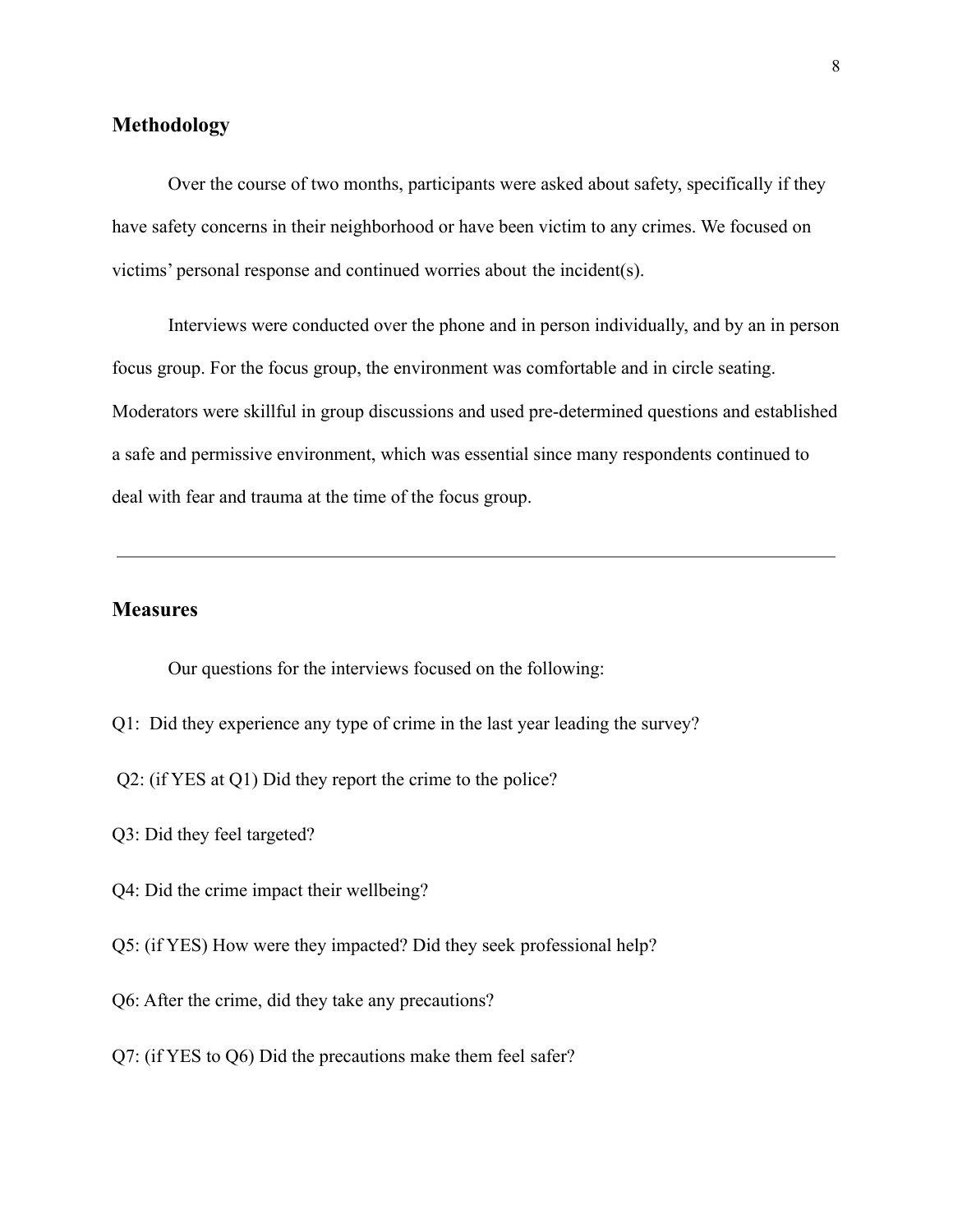### **Results**

#### **Prone to Victimization**

The respondents reported that since offenders can perceive nonverbal cues from their potential targets, they go after those they perceive to be easy to overpower. Due to some patterns related to the respondents' behavior and culture, respondents felt they were an easy target.

Respondents mentioned that during the attack they were inattentive to those around them including their attackers. For example, most of the respondents reported that they were on the phone or busy with other things when they were attacked.

Dressing in certain ways such as wearing a long dress or the Muslim attire like a hijb or burka was another factor that respondents alleged made them prone to victimization, as this type of dress limits their ability to move quickly or run from danger.

They also asserted crimes in their neighborhood are a consequence of youth substance abuse. Respondents talked about a growing drug addiction among East African youth, and how some of these youth know community members' habits and behavior, and participants felt they had an increased exposure and vulnerability to robbery and other crimes. For example, respondents believed these youth were aware of the habits of East African women to carry cash for their daily purchases, thus another reason they were attacked. Because of the lifestyle of carrying cash, respondents shared that some offenders called them a "walking ATM".

#### **The Impact of Crime**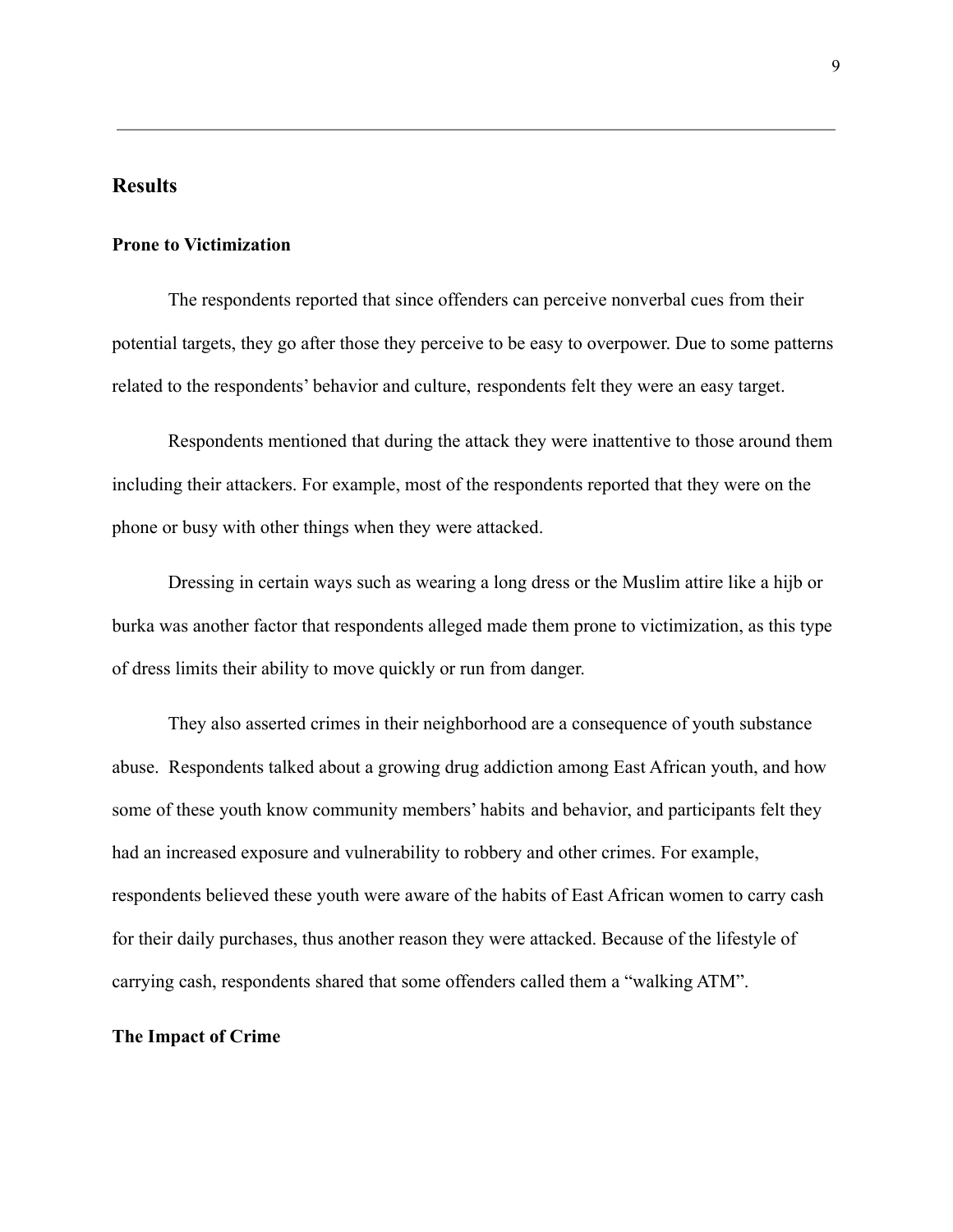Assault and robbery are serious offenses. While money is often the reason, these cases are considered crimes of violence because they involve physical and emotional harms as well as real injuries. Respondents said the crime, directly and indirectly, affected them and their families on a variety of levels including physically, physiologically, emotionally, and financially (see Table 1). Those who experienced the crime directly shared their experiences of anxiety, including feeling terrified, helpless, and/or out of control. In the days, weeks, and months following the crime, respondents continue to have high levels of fear, anxiety, and generalized distress. They think about the crime a great deal, talk about it, and/or have flashbacks. One respondent said her nephew who was with his mother during a robbery did not leave his room and stayed in bed for weeks. Respondents stated they are always concerned about their safety, and the safety of their family members, from another attack. All of them experienced negative changes in their belief systems and no longer think that their neighborhood is a safe place where they can trust other people.

| <b>Physical Injuries</b>                                                                                                     | Psychological/Emotional Stress                                                                                                                                                                                                                                             | <b>Financial Burdens</b>                                                                                                                                                                                                   |
|------------------------------------------------------------------------------------------------------------------------------|----------------------------------------------------------------------------------------------------------------------------------------------------------------------------------------------------------------------------------------------------------------------------|----------------------------------------------------------------------------------------------------------------------------------------------------------------------------------------------------------------------------|
| Fractures<br>Lacerations<br><b>Sprains</b><br><b>Bruises</b><br>Sleep disorders<br>Increased risk of<br>future victimization | Confusion<br>Fear or Terror<br>-<br>Anger or rage<br>۰<br>Shock or Helplessness<br>-<br>Feeling out of control<br>۰<br>Concerns about being<br>-<br>believed<br>Concerns about being<br>$\overline{\phantom{0}}$<br>blamed<br>Increased feelings of<br>Ξ.<br>vulnerability | <b>Medical Bills</b><br>Prescription<br>medications<br>Purchasing new<br>$\overline{\phantom{0}}$<br>phone<br>Replacement of<br>items damaged,<br>destroyed, or stolen<br>Costs of replacing<br>locks<br>Lost days at work |

**Table 1: Reported Consequences of Crime Victimization**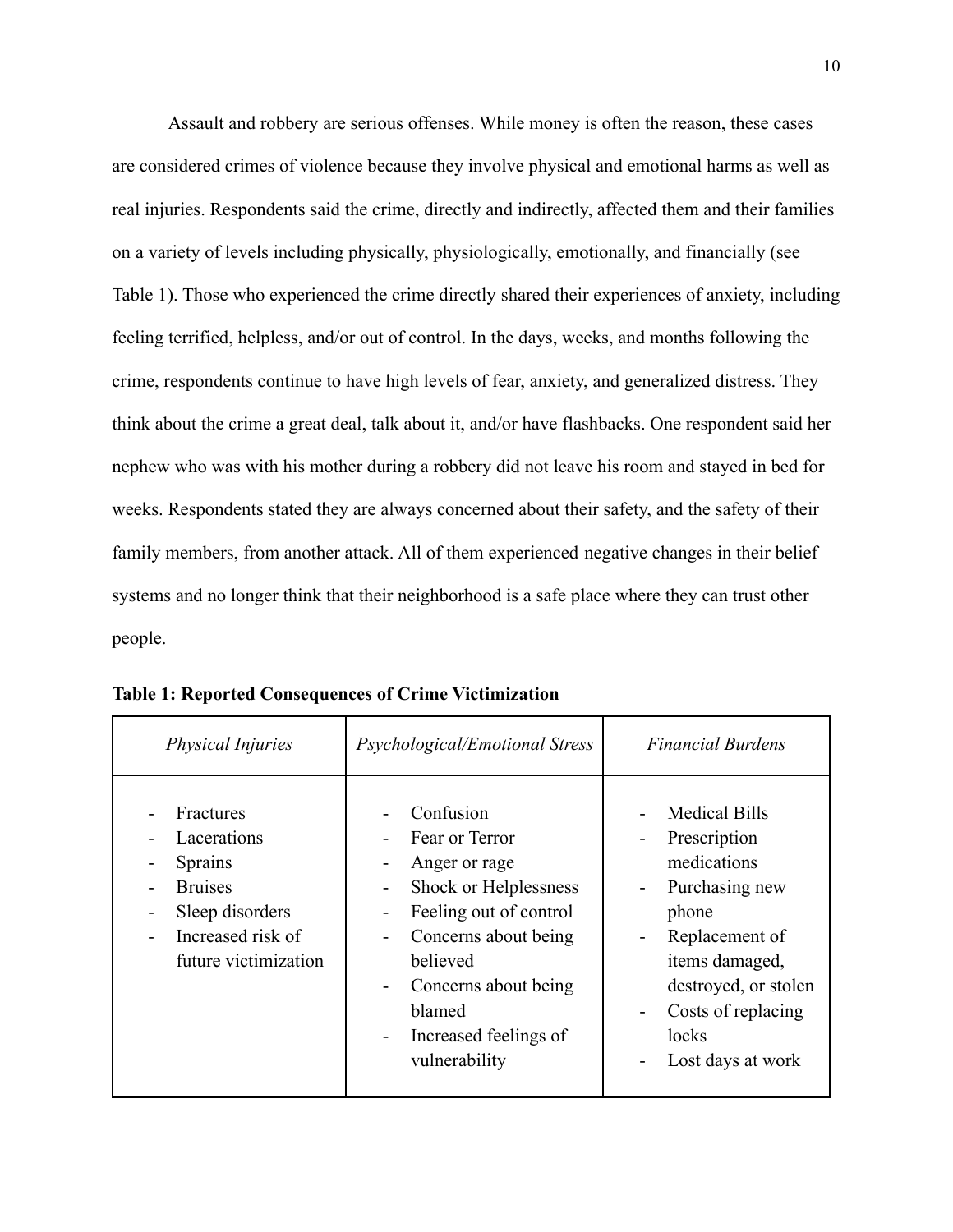#### **Precautions Taken After the Crime**

In response to the experienced assaults, and to reduce the opportunity for future criminal victimization respondents shared some crime prevention strategies they undertook. Respondents said they avoid going out alone during the day and night. They use extra locks in their apartments and do not keep cash with them. They stopped parking their car far from their apartments/homes. They said they are sure to pay attention to the people around them and be aware of their surroundings in general.

## **Conclusion**

This report documents the concerns of neighborhood safety experienced by Somali diaspora women residing in North Minneapolis.

Community safety requires a sense of collective accountability to prevent and address violence/harm when it occurs, as well as approaches to healing trauma that may already exist within the community. An individual's neighborhood and community should seek holistic and transformative methods of encouraging safety and confronting harm that work to repair relationships and address the underlying forces or circumstances that allow the harm to occur. With the understanding that many behaviors and actions that may harm a community's sense of safety are rooted in lack of access to critical resources. Promoting community safety inevitably requires the fostering of life-affirming conditions for all such as access to good jobs, quality affordable housing, healthcare, local businesses, and social support. Crime prevention is largely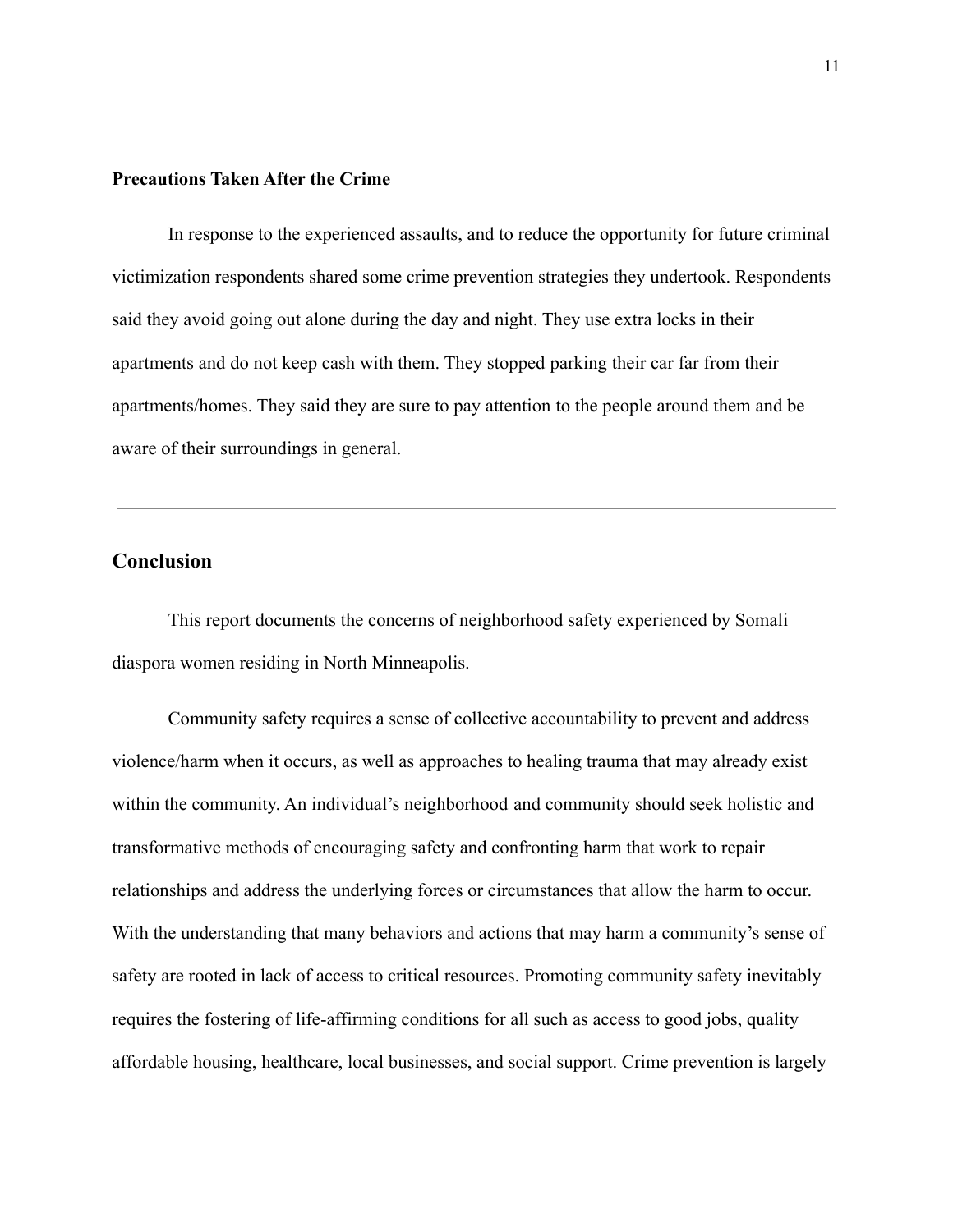about understanding the factors which give rise to criminal or lawless behavior and acting before matters can escalate.

## **Further Recommendations**

It is not the purpose of this report to provide guidance on all the various ways that North Minneapolis residents can eliminate crime. However, it is worth emphasizing some of the ways that can assist the residents to be more connected with their neighborhood and city.

• The city of Minneapolis should generate accurate data about the level of crime and to consider its effects on the community, particularly women.

• State, local and county elected officials should hold a monthly community focused problem-solving meeting in North Minneapolis

- Secure the support of the local business owners
- Secure funding for residents that experience economic hardship due to crimes

• Evaluate the impact of a range of current policies and procedures, e.g., addressing reducing youth addictions

• Mobilize cross-sector community partnerships to address lack of opportunities

• Work with community organizations that are skilled in de-escalation and peacekeepers who have mechanisms in place to review emergencies, establish protocols, develop and maintain rapid response networks